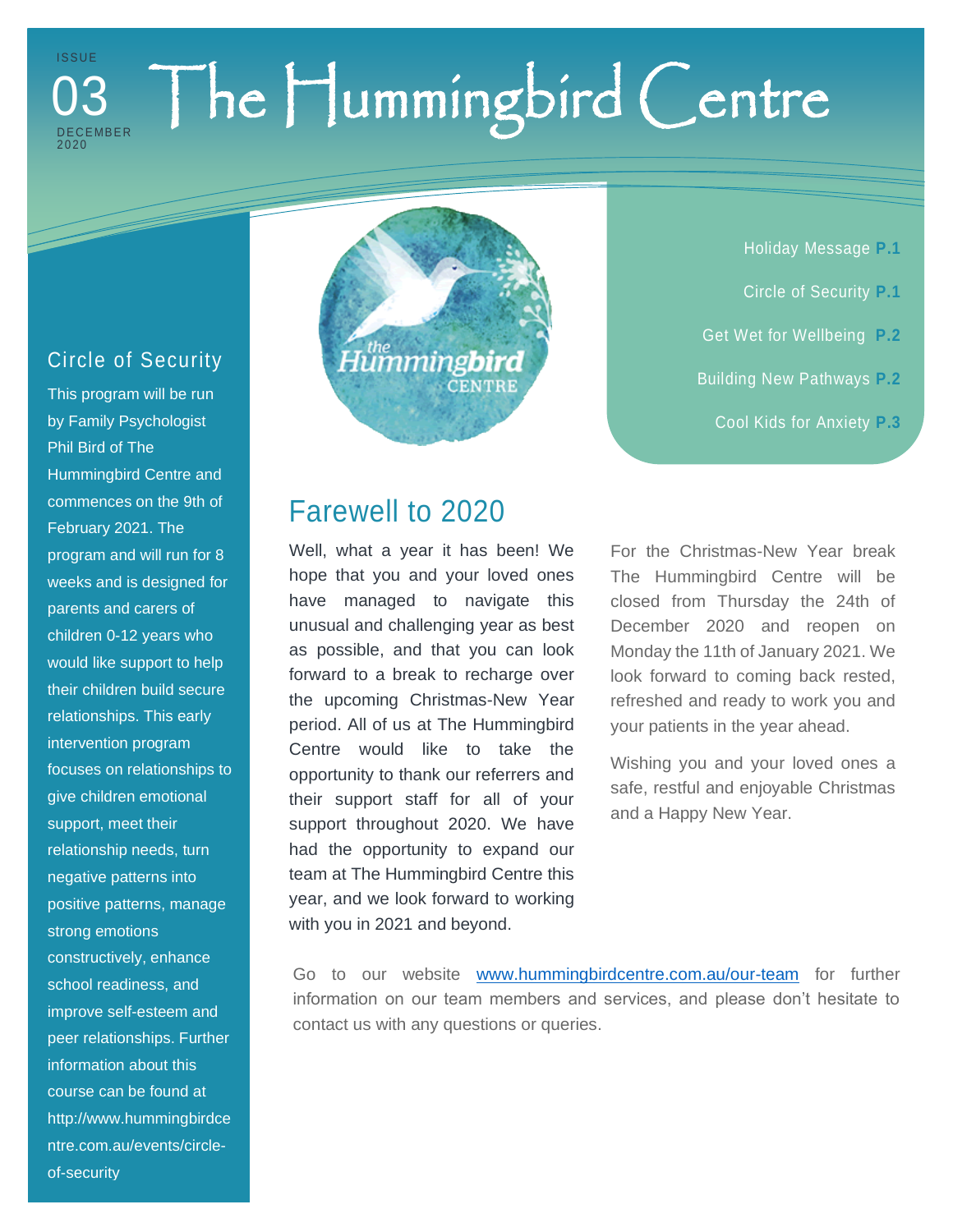#### **Get Wet for Wellbeing Swim Program**

Monday 1st February 2021, this free 10 week program commences – places are limited. This program is for mums with babies aged 4-12 months, and will be held in Toronto with the support of First Splashes Swim School. Mums will have the opportunity to connect with their baby in a supportive environment, whilst engaging in an enjoyable activity that enhances their own physical and emotional wellbeing. Participants will also be invited to a 'Tea & Coffee Catch Up' after the swim classes, facilitated by Accredited Mental Health Social Worker Vicki Mansfield, providing opportunities for support & questions about infant development, responsive parenting, and parent wellbeing. Further information can be found at

https://www.humming birdcentre.com.au/eve nts/mums-and-bubsswim-class/

## **Building New Pathways**

with Psychologist Phil Bird



**How to support** children and adolescents to repair from early childhood Trauma.

### Building New Pathways for Parents and Carers

Commencing on Tuesday the 2nd of March 2021, this 3 part series run by Family Psychologist Phil Bird of The Hummingbird Centre provides practical strategies to support children and adolescents who have experienced early developmental trauma.

The course will explore trauma and brain development, practical strategies for complex behaviours, and relationship-based strategies for improving connections with children including:

- Understanding the impact of trauma on brain development and "Building New Pathways" ; nervous system repair strategies.
- Adapting parenting styles to develop therapeutic relationships.

• Exploring the common behaviours that can present as a result of compromised brain development;

- Developing an understanding of children's behaviour through The Window of Tolerance and the trauma lens for trauma-based symptoms and exploring practical strategies for preventing challenging behaviour;
- Learning trauma-informed response strategies for common difficulties and behaviours such as anxiety, defiance, emotional outbursts, hyperactivity, sleep problems, and aggressive behaviour.

[http://www.hummingbirdcentre.com.au/events/classes-and-workshops-for](http://www.hummingbirdcentre.com.au/events/classes-and-workshops-for-clients/building-new-pathways-for-foster-and-kinship-parents/)[clients/building-new-pathways-for-foster-and-kinship-parents/](http://www.hummingbirdcentre.com.au/events/classes-and-workshops-for-clients/building-new-pathways-for-foster-and-kinship-parents/)